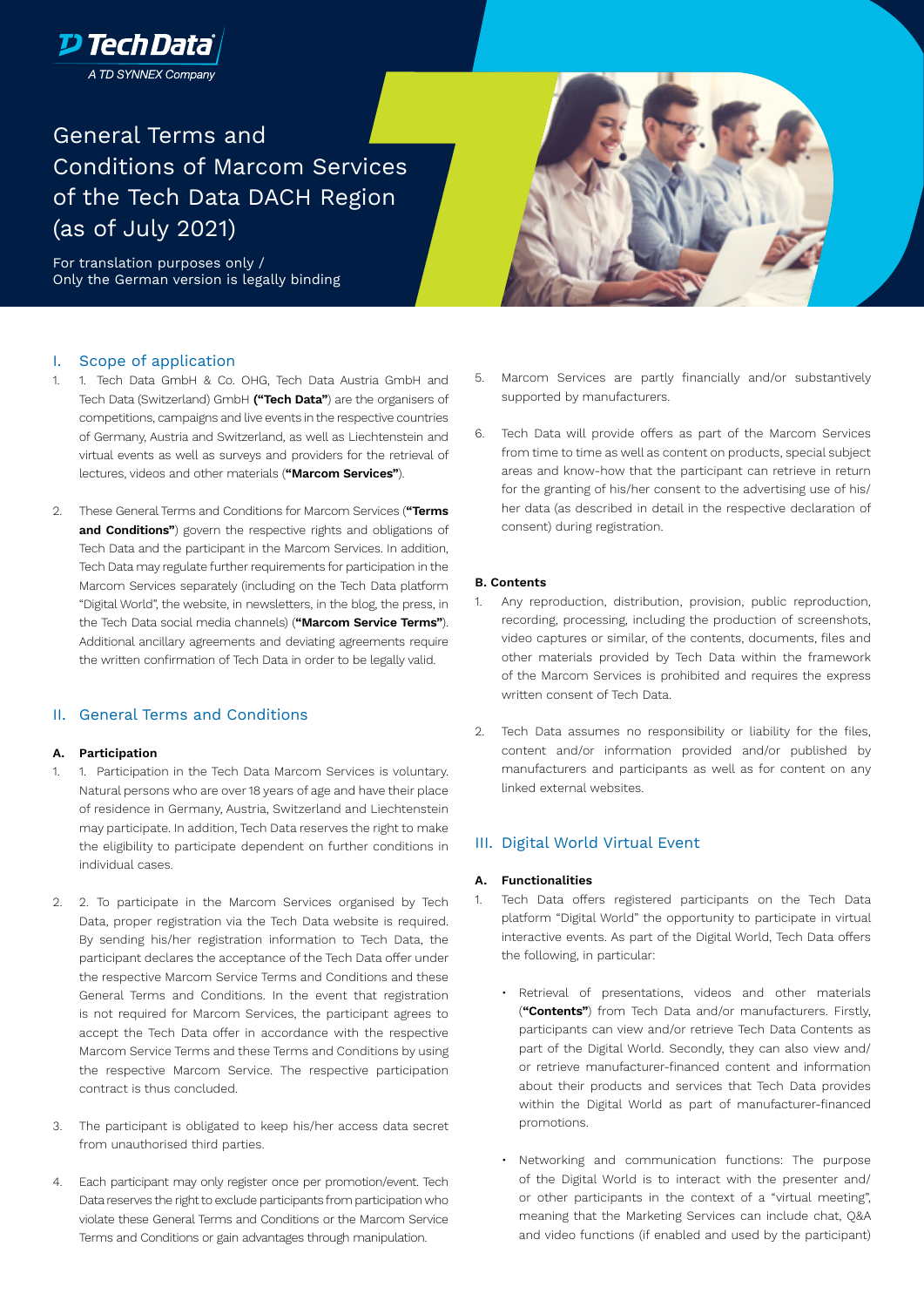as a fundamental basis in this case. In order to achieve the purpose of an industry meeting, the participants can communicate with each other and see each other. If the function of the group chats is used, the chat messages are public within the group of participants and can be seen by all registered participants.

To provide the above functions, the registration data and other information of the participant that arise during a visit and the use of the various functionalities are required (exchange contract).

- 2 Tech Data assumes no liability for the accuracy, completeness and timeliness of the Contents in the Digital World. As a service provider, Tech Data is responsible for its own content on the "Digital World" platform in accordance with § 7 para. 1 TMG (Telemediengesetz [German Telemedia Act]) or the corresponding local laws in Austria, Switzerland and Liechtenstein. According to §§ 8 to 10 TMG or the corresponding local laws in Austria, Switzerland and Liechtenstein, Tech Data is not obligated as a service provider to monitor transmitted or stored third-party information or to research circumstances that indicate illegal activity. Obligations to remove or block the use of information according to the general laws remain unaffected by this. However, liability in this regard is only possible - if at all - from the time of knowledge of a specific infringement of rights. Tech Data shall immediately review and, if necessary, remove these contents upon becoming aware of such infringements.
- 3. The specified duration of an event is an approximate time specification and can also be exceeded or undershot if necessary. Tech Data reserves the right to cancel or postpone events. This can be the case, in particular, if the number of participants is insufficient or in the event of illness/the speaker being unable to attend. In such cases, Tech Data shall inform the participants accordingly in good time and, if necessary, announce a replacement date.

#### **B. Rights and obligations of the participant**

- 1. The participant grants Tech Data the simple, non-exclusive right to use and exploit the content provided geographically and with regard to its subject matter; this right is limited to the term of the contract. For the rest, Tech Data may (but does not have to) delete this content after the end of the contract or before (if it is no longer required for the Digital World). The participant is not entitled to terminate the deletion of these files/contents before the expiry of the above-mentioned time periods if it can be proven that there are no rights of third parties to the contrary.
- 2. When participating in the Digital World, all applicable laws and third-party rights must be observed. Files and content or comments posted by a participant or provided to Tech Data may not violate applicable law, violate third-party rights or jeopardise the reputation of Tech Data or others in any way. Subscribers may not unreasonably harass third parties (especially spam or mail bombing), undertake or promote other anti-competitive actions (such as anti-competitive agreements and the exchange of competitively sensitive information via the platform).

#### 3. The participant assures Tech Data

(a) that all files and contents provided or entered by the participant for the execution of the contract (e.g. texts, images, graphics, music and video sequences, drawings) are free from third-party rights that are in whole or in part contrary to the contractual use by Tech Data.

(b) not to upload or make available any files or contents to which the participant does not have all the necessary rights (in particular, copyright) and can also prove this. The participant further warrants that he/she is entitled to use these files and contents for the execution of the contract, in particular to provide these files and contents on the internet within the framework of the Digital World.

(c) only include links (hyperlinks) to his/her own website and/or pages of his/her group; the participant is solely responsible for the content of the linked pages.

(d) that the content and files provided do not violate these General Terms and Conditions, are abusive or violate common decency or that publication for Tech Data is unreasonable for other reasons. (e) that he/she and/or his/her employees in the chats and within the scope of other contact options comply with the provisions of these GTC, in particular observe all applicable laws and all rights of third parties. The participant is responsible for the conduct of his/her employees within the framework of the Digital World as he/she is for his/her own conduct.

- 4. Upon first request, the participant shall indemnify Tech Data against all claims and rights of third parties, which third parties assert from or on the basis of the files and/or contents uploaded and/or published by the participant (or third parties attributable to them) on the Digital Word platform. The visitor shall also assume all reasonable costs (including legal costs) that Tech Data incurs as a result of third parties initiating legal proceedings (in court or out of court) against Tech Data or undertaking any obligations imposed on the participant in these General Terms and Conditions due to a violation of law by the participant or a violation of an obligation imposed on the participant in these General Terms and Conditions. All further rights and claims for damages remain unaffected. In the event of a violation of the law, the participant shall assume sole liability in the internal relationship and all necessary and useful expenses as well as other reasonable costs of judicial and extrajudicial defence of such claims. The aforementioned obligations of the participant shall not apply if the participant is not responsible for the respective violation of the law.
- 5. If contracts are concluded or initiated between a participant and the manufacturer via or within the Digital World (e.g. via the chat function), Tech Data shall not be involved in this nor does Tech Data vouch for a contracting party. Tech Data is also not obligated to conclude further contracts with the manufacturer or a participant (e.g. regarding the purchase or sale of goods).
- 6. The participant may not use the visits to advertise for services or products of third parties (which he/she does not distribute himself/herself) (in particular, not for competitors of Tech Data) or to give third parties the opportunity to advertise their services or products. The participant may also not use the Digital World for purposes other than solely for purchase or information about the products/services offered, e.g. not for political or religious advertising.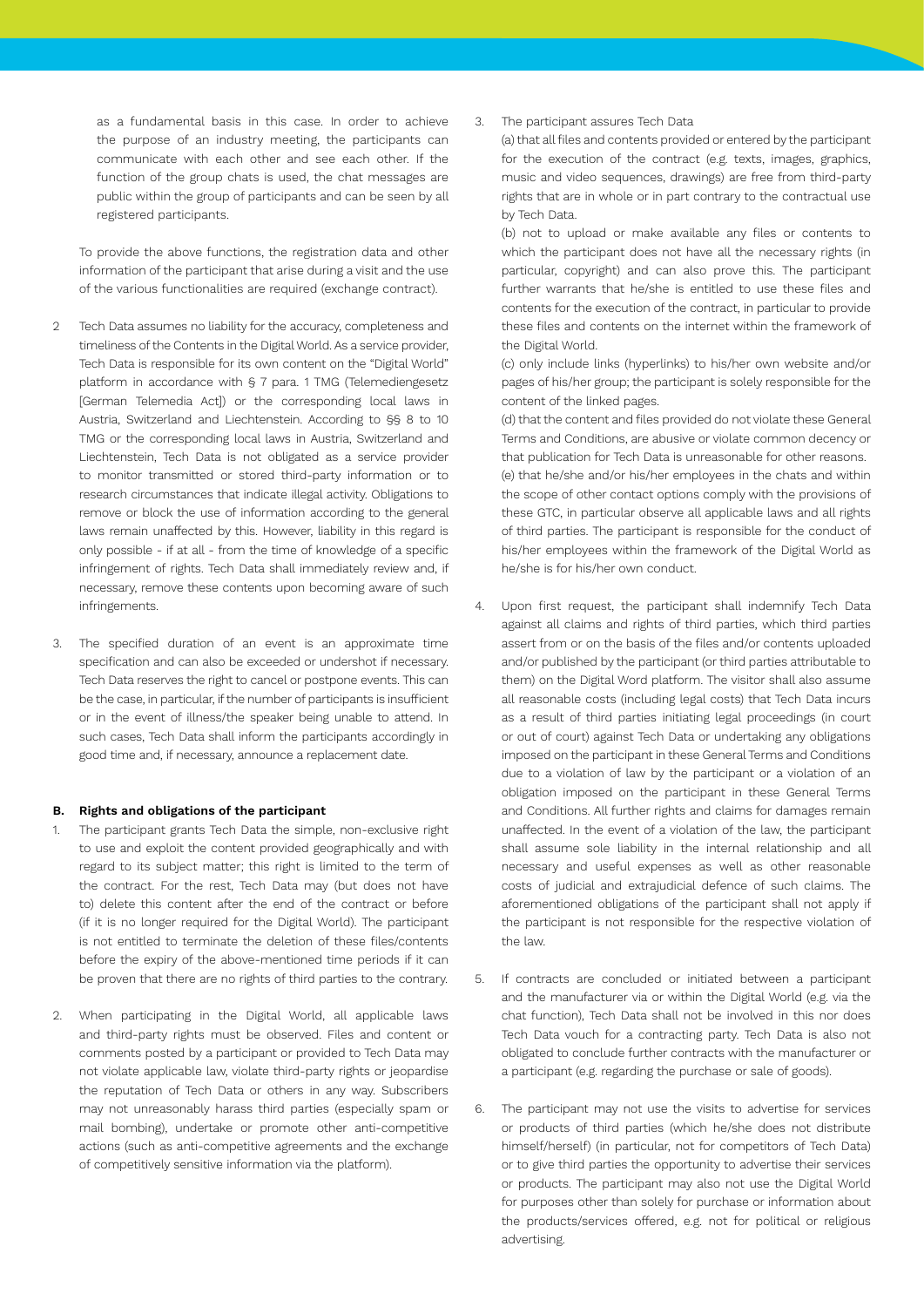### **C. Technology**

- 1. Tech Data uses external video conference providers such as Zoom, MS Teams, Cisco Webex, Google Meet or other services for the technical implementation of virtual events.
- 2. Tech Data reserves the right to record live online sessions so that Tech Data can also provide the questions and answers on demand. During recording, the audio and sound of the participants are not activated. If a recording takes place, this will be announced in advance at the latest in the session. The participant then has the option of leaving the online session or giving his/her consent by confirming.
- 3. Tech Data is entitled at any time to make technical changes and to change/adjust the functional scope of the Digital World within the framework of further developments, improvements and updates, as well as to discontinue the operation of the Digital World. In addition, Tech Data is entitled to carry out maintenance work (including updates) and/or other technical work for troubleshooting or error prevention at any time. There are no claims based on such work.

## **D. Term**

- 1. The contract begins when you register as a participant on the Digital World registration page and runs for an indefinite period of time. Both parties may terminate the contract at any time with a notice period of 24 hours. The right of both parties to terminate for good cause remains unaffected.
- 2. Upon termination of the contract, the right to use the services of Tech Data expires. Tech Data can delete all files and contents stored or uploaded by the participant, if applicable.

# IV. Retrieval of lectures, videos, white papers and similar (materials)

As part of the Marcom Services, Tech Data offers materials on products, special subject areas and know-how from time to time for retrieval on Tech Data websites. To provide these services, the registration data as well as further information of the participant that is required during the retrieval and use of the materials are required.

## V. Competitions/campaigns

1. From time to time, Tech Data offers prizes in the form of competitions or campaigns **("Promotion"** or **"Promotions"**) which the respective winners may dispose over. Prizes, vouchers or travel and participation in events will be raffled off as prizes (**"Prize"** or **"Prizes"**). More detailed information on the period, content, targets and prizes will be communicated to the participant separately by email, newsletter, on the Tech Data website or in any other way. Tech Data is entitled to suspend actions at any time without giving reasons or to unilaterally change the conditions. Legal action is excluded.

- By registering for a campaign, the participant may receive regular information about the campaign via newsletter communication or other channels. You can unsubscribe from communication at any time for the future in the footer area of the newsletter. Systemic campaign-related communications are excluded from this (e.g. information about the degree of target achievement).
- 3. Tech Data reserves the right to publish the names of the winners in Tech Data newsletters, on the Tech Data website or on the Tech Data social media platforms, indicating their first and last name, if the participant declares his/her consent separately.
- 4. The draw will take place regularly. The respective prize will be determined by a lottery in i) competitions and ii) in campaigns with a parity of specified targets. Tech Data only warrants that the lot is chosen randomly, not for other circumstances related to the draw.
- 5. The condition of each promotion is the availability of the prize at the time of the intended distribution of winnings. Tech Data reserves the right to issue other equivalent alternatives to the respective prizes if a prize is no longer available.
- 6. Winners will be notified by email within 4 weeks of the end of the promotion. Non-cash prizes will be made available to the winner immediately at the winner's risk, at the latest within 4 weeks after receipt of the prize notification. If participation by the winner is not possible for legal or factual reasons or if the winner does not respond to the prize notification within 30 days, the entitlement to the prize is cancelled and a replacement winner will be drawn from the other participants according to the same procedure.
- 7. Cash payment or change or exchange of the prize is not possible. The winners must bear the consequential costs caused by the respective prize.
- 8. The transfer of the entitlement to participate or any entitlement to a prize is only possible with the prior consent of Tech Data.
- 9. If, upon receipt of the prize, the conditions for participation were not met or if there was a violation of Clause II. A. 4, the prize is forfeited and the winner must surrender any service(s) received from Tech Data at his/her own expense.
- 10. If the prize is a trip or event, the event will be handled solely by the organiser, who will be notified to the winners by Tech Data. The travel/event must generally be started at the conditions and times determined by the organiser. If the travel/event is not started at the specified time, then the cancellation of the claim to the prize is at the discretion of Tech Data. There is no entitlement to reimbursement of costs. Upon confirmation of the travel/event by the winner, this is subject to the terms and conditions of the respective organiser or the other service provider. Unless expressly agreed otherwise, the winners will organise their own travel to and from the respective starting point of the trip / event (airport, train station, etc.). In addition, the winners shall bear the costs incurred thereby as well as the costs for private expenses such as telephone charges, minibar use or similar.